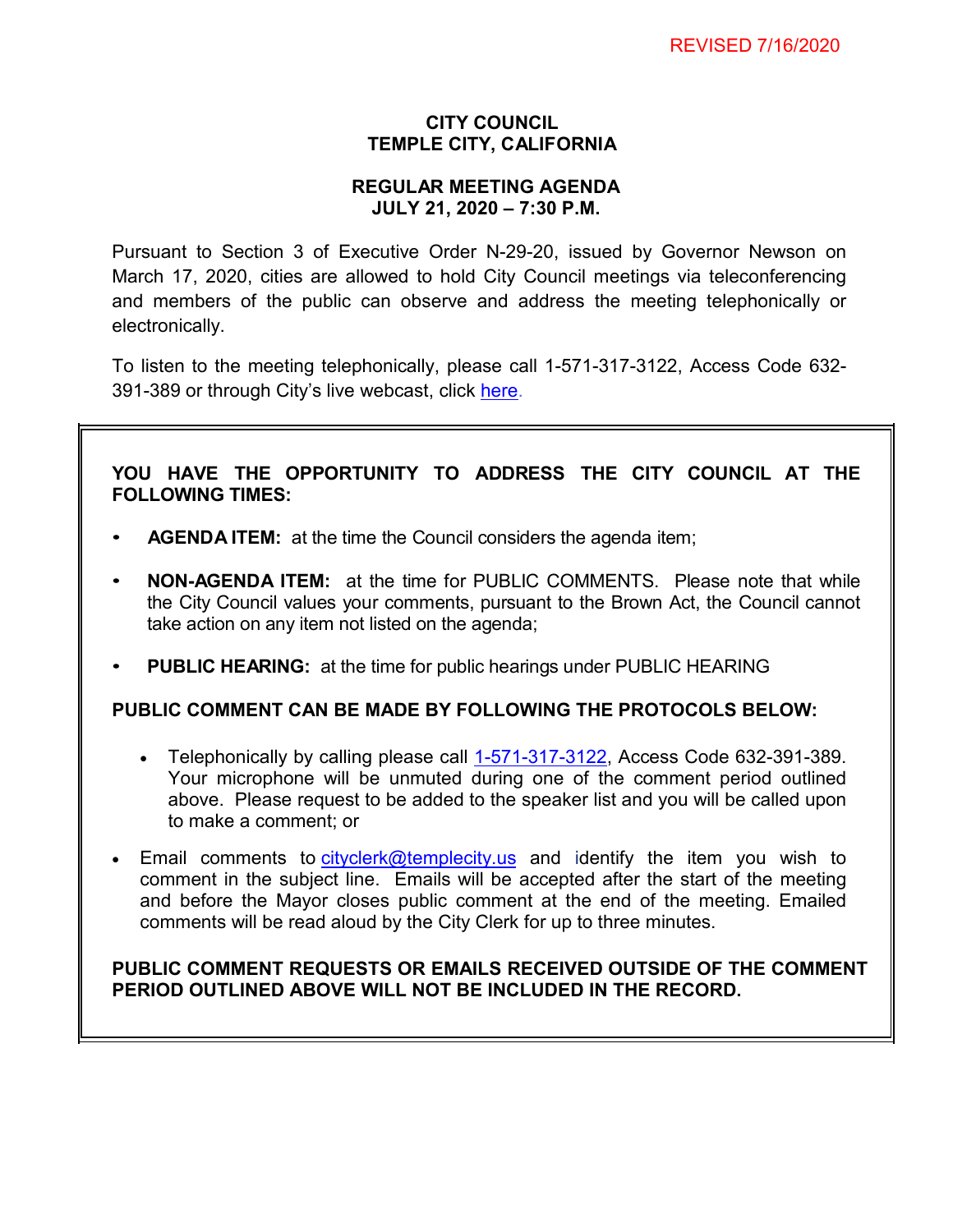- **1. CALL TO ORDER**  Mayor Chavez
- **2. ROLL CALL**  Councilmember Man, Sternquist, Vizcarra, Yu, Chavez

### **3. INVOCATION**

### **4. PLEDGE OF ALLEGIANCE**

### **5. CEREMONIAL MATTERS – PRESENTATIONS**

#### A. STATE ACTIVITIES UPDATES FROM SENATOR SUSAN RUBIO

### **6. PUBLIC COMMENTS ON ITEMS NOT LISTED ON THE AGENDA**

The City Council will now hear public comments regarding items **not listed** on the agenda. The procedure to address the City Council is highlighted on the first page of this agenda. This section is limited to 30 minutes total.

#### **7. CONSENT CALENDAR**

All Consent Calendar items may be approved in a single motion as recommended unless removed for further discussion. If members of the City Council or persons in the audience wish to discuss any matters listed on the Consent Calendar, please address them at this time.

Recommendation: Approve Items A through G per recommendations.

#### A. [APPROVAL](https://ca-templecity.civicplus.com/DocumentCenter/View/14784/02-7A--CCM---2020-07-07) OF MINUTES

The City Council is requested to review and approve the Minutes of the Regular City Council Meeting of July 7, 2020.

Recommendation: Approve.

#### B. [PLANNING COMMISSION MEETING ACTIONS](https://ca-templecity.civicplus.com/DocumentCenter/View/14785/03-7B--PC-Actions---from-2020-6-23)

The City Council is requested to receive and file actions of the Regular Planning Commission Meeting of June 23, 2020.

Recommendation: Receive and file update.

#### C. [APPROVAL OF LOS ANGELES COUNTY FLOOD CONTROL DISTRICT](https://ca-templecity.civicplus.com/DocumentCenter/View/14786/04-7C--Safe-Clean-Water-Program_Staff-Report_W-ATTACHMENT)  [TRANSFER AGREEMENT FOR THE DISBURSEMENT OF FUNDS FOR THE](https://ca-templecity.civicplus.com/DocumentCenter/View/14786/04-7C--Safe-Clean-Water-Program_Staff-Report_W-ATTACHMENT)  [SAFE, CLEAN WATER PROGRAM](https://ca-templecity.civicplus.com/DocumentCenter/View/14786/04-7C--Safe-Clean-Water-Program_Staff-Report_W-ATTACHMENT)

The City Council is requested to approve the Los Angeles County Flood Control District Transfer Agreement for disbursement of funds for the Safe, Clean Water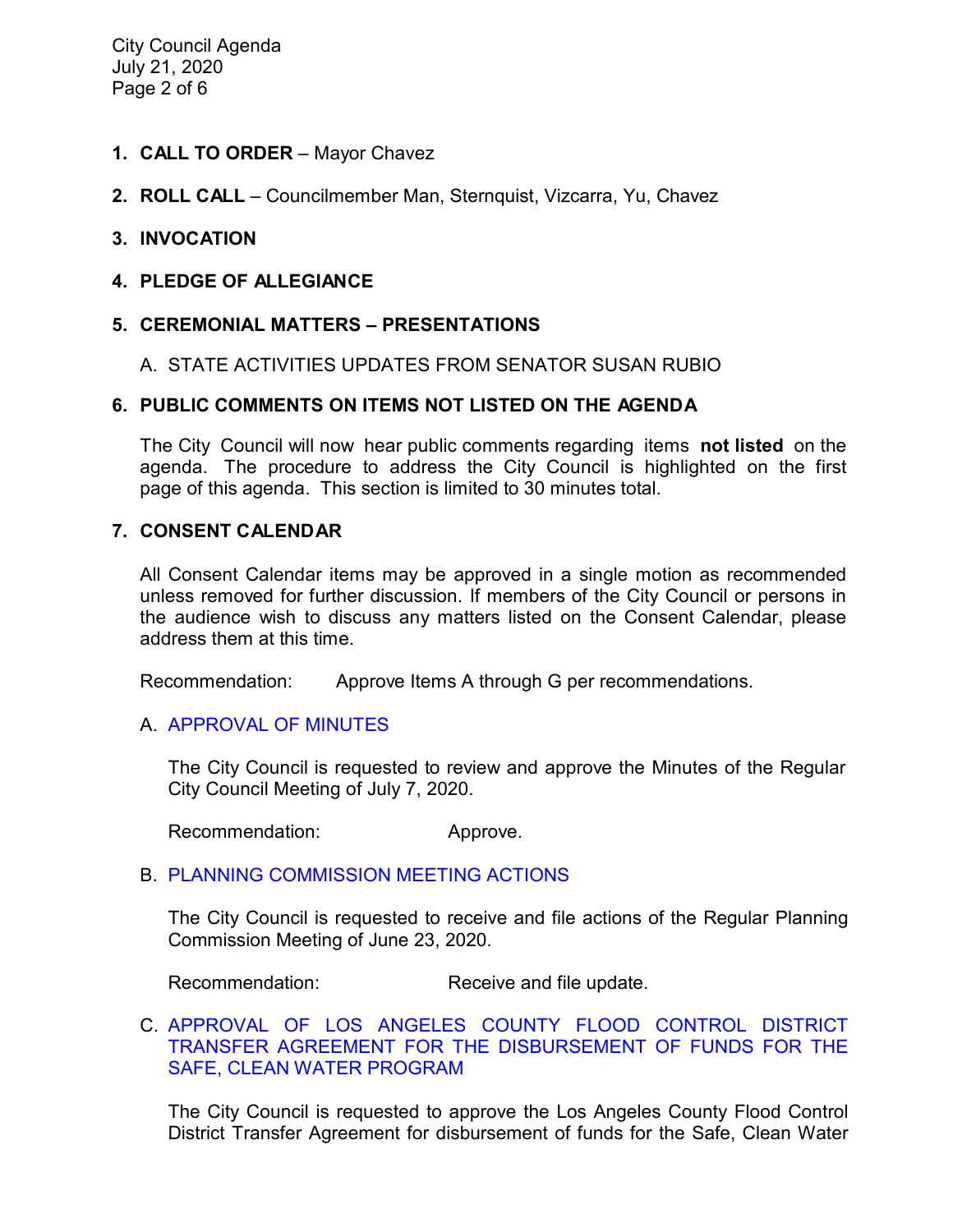City Council Agenda July 21, 2020 Page 3 of 6

Program.

Recommendation: Authorize the City Manager to execute the Los Angeles County Flood Control District Transfer Agreement for the disbursement of Safe, Clean Water Program funds to the City of Temple City.

D. [RESOLUTION SUPPORTING A LOCAL EARLY ACTION PLANNING \(LEAP\)](https://ca-templecity.civicplus.com/DocumentCenter/View/14787/05-7D--LEAP-Grant-Application_Staff-Report_W-ATTACHMENT)  [GRANT APPLICATION TO THE CALIFORNIA HOUSING AND COMMUNITY](https://ca-templecity.civicplus.com/DocumentCenter/View/14787/05-7D--LEAP-Grant-Application_Staff-Report_W-ATTACHMENT)  [DEVELOPMENT DEPARTMENT IN THE AMOUNT OF \\$85,000 FOR THE](https://ca-templecity.civicplus.com/DocumentCenter/View/14787/05-7D--LEAP-Grant-Application_Staff-Report_W-ATTACHMENT)  [PREPARATION OF A HOUSING ELEMENT](https://ca-templecity.civicplus.com/DocumentCenter/View/14787/05-7D--LEAP-Grant-Application_Staff-Report_W-ATTACHMENT)

The City will begin preparing a housing element update for the 2021-2029 planning period in anticipation of the October 15, 2021 deadline. The City is requesting grant funding so that it can hire a consultant to assist the planning staff through the entire process of updating the housing element.

Recommendation: Adopt Resolution 20-5484 authorizing and directing the City Manager to apply for and submit an application for a LEAP grant and if the grant is approved authorizing the City Manager enter into and execute an agreement with the State of California.

# E. [THIRD AMENDMENT TO THE PROFESSIONAL SERVICES AGREEMENT WITH](https://ca-templecity.civicplus.com/DocumentCenter/View/14788/06-7E--R3-Consulting_Third-Amendment-to-Agreement-for-Services_Staff-Report_W-ATTACHMENTS)  [R3 CONSULTING GROUP, INC.](https://ca-templecity.civicplus.com/DocumentCenter/View/14788/06-7E--R3-Consulting_Third-Amendment-to-Agreement-for-Services_Staff-Report_W-ATTACHMENTS)

R3 has been providing consulting services relating to waste hauling services since January 2018. Due to the need of continued services from R3, the Third Amendment calls for an additional cost of \$37,001, increasing R3's total contract amount to \$102,000. For FY 2019-2020, additional services were required that took the costs over by \$17,001.

Recommendation:

- 1. Approve a third amendment to the Professional Services Agreement with R3 Consulting Group, Inc. relating to waste hauling services;
- 2. Authorize the City Manager to sign the Third Amendment increasing the contract amount by \$37,001 for a total of \$102,000 and extending the term to June 30, 2021; and
- 3. Approve an appropriation of \$17,001 for Fiscal Year (FY) 2019-20 for additional services performed.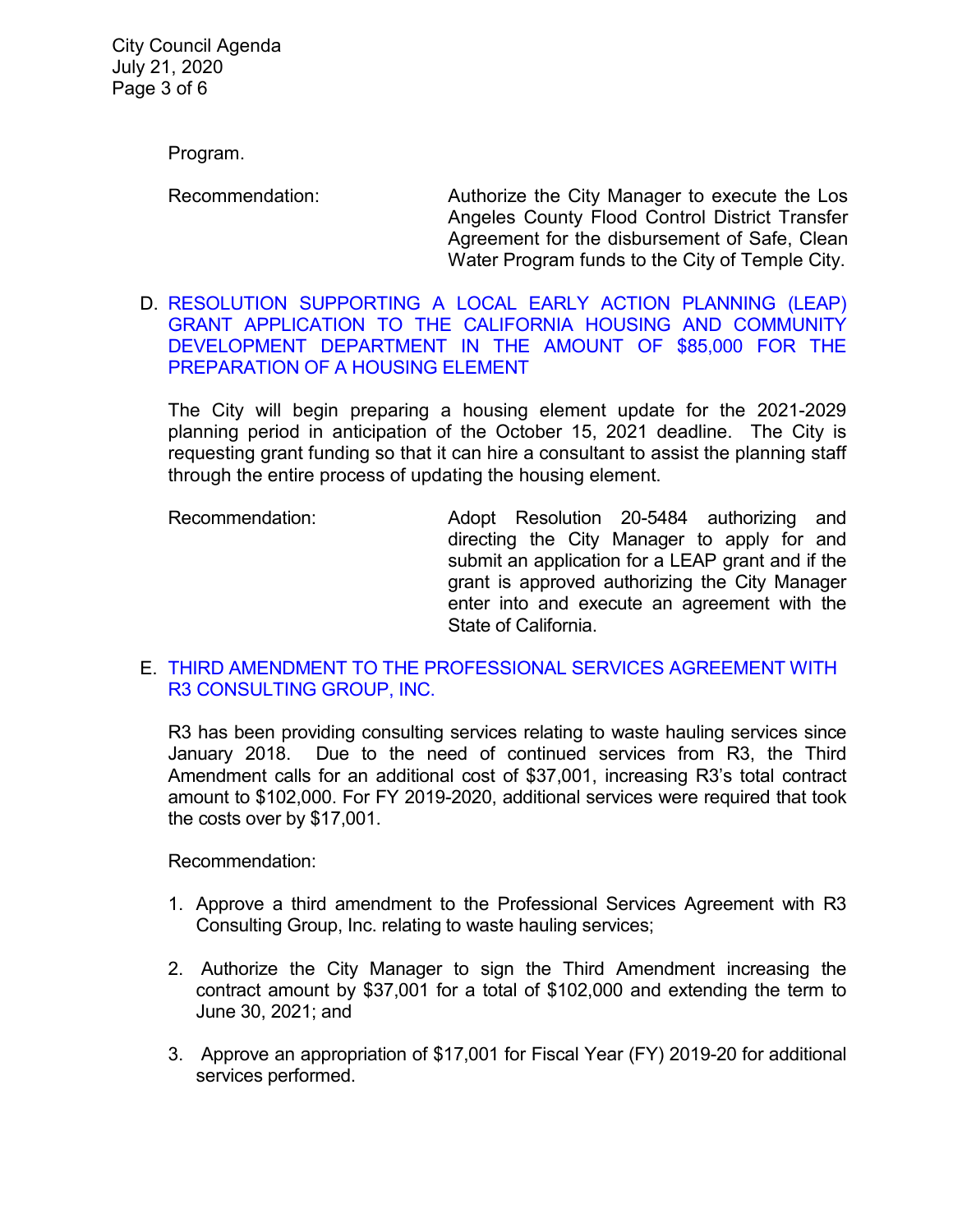# F. APPROVAL OF PLANS AND [AUTHORIZATION TO INVITE BIDS FOR THE LAS](https://ca-templecity.civicplus.com/DocumentCenter/View/14796/07-7F--Staff-Report_LAS-TUNAS-REHAB-PHASE-2-SULTANA-TO-BALDWIN-7-21-2020_W-ATTACHMENTS)  [TUNAS DRIVE PAVEMENT REHABILITATION](https://ca-templecity.civicplus.com/DocumentCenter/View/14796/07-7F--Staff-Report_LAS-TUNAS-REHAB-PHASE-2-SULTANA-TO-BALDWIN-7-21-2020_W-ATTACHMENTS) PHASE 2 FROM SULTANA [AVENUE TO BALDWIN AVENUE,](https://ca-templecity.civicplus.com/DocumentCenter/View/14796/07-7F--Staff-Report_LAS-TUNAS-REHAB-PHASE-2-SULTANA-TO-BALDWIN-7-21-2020_W-ATTACHMENTS) CIP NO. P20-07

Las Tunas Drive from west city limit to from Sultana Avenue to Baldwin Avenue is identified for pavement rehabilitation in City's updated Pavement Management Program Report. This is the second phase of the pavement rehabilitation along Las Tunas Drive.

Recommendation: Approve plans for the Las Tunas Drive Pavement Rehabilitation Phase 2 from Sultana Avenue to Baldwin Avenue, and authorize staff to advertise the project for bids.

### G. [ADOPTION OF RESOLUTION NO. 20-5485](https://ca-templecity.civicplus.com/DocumentCenter/View/14790/08-7G---CC-Warrant) APPROVING PAYMENT OF BILLS [FOR FISCAL YEAR 2020-21](https://ca-templecity.civicplus.com/DocumentCenter/View/14790/08-7G---CC-Warrant)

The City Council is requested to adopt Resolution No. 20-5485 authorizing the payment of bills.

Recommendation: Adopt Resolution No. 20-5485.

- **8. PUBLIC HEARING**  None
- **9. UNFINISHED BUSINESS** None
- **10. NEW BUSINESS**

### A. [OVERVIEW OF TEMPORARY EMERGENCY ACTION RELATED TO](https://ca-templecity.civicplus.com/DocumentCenter/View/14795/09-10A--Staff-Report-COVID-21-July-29-2020_FINAL)  [CONTINUITY OF CITY SERVICES AND PERSONNEL AND REQUEST FOR](https://ca-templecity.civicplus.com/DocumentCenter/View/14795/09-10A--Staff-Report-COVID-21-July-29-2020_FINAL)  **[DIRECTION](https://ca-templecity.civicplus.com/DocumentCenter/View/14795/09-10A--Staff-Report-COVID-21-July-29-2020_FINAL)**

Before the expiration date of August 20, 2020, the City Manager is seeking direction from the Council regarding those members of staff who fall into the category of receiving paid administrative leave.

Presentation: Administrative Services Director

Recommendation: Provide direction to the City Manager, as the Director of Emergency Services, regarding certain personnel status for City staff and the budgetary considerations associated with such status in the time period after his emergency authority expires on August 20, 2020.

### **11. UPDATE FROM CITY MANAGER**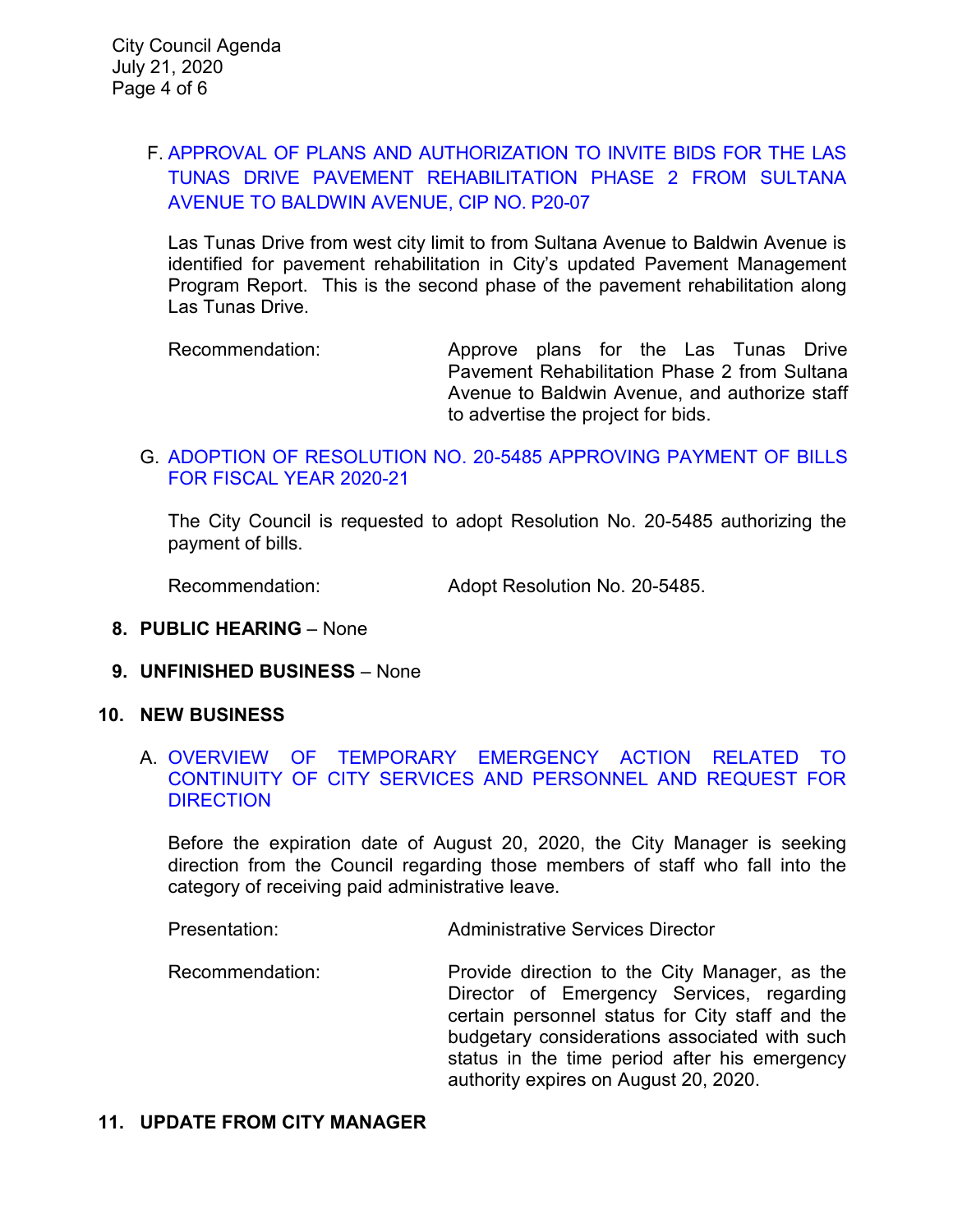# **12. UPDATE FROM CITY ATTORNEY**

# **13. COUNCIL REPORTS REGARDING AD HOC OR STANDING COMMITTEE MEETINGS**

- A. SCHOOL DISTRICT/CITY STANDING COMMITTEE (Councilmember Man and Mayor Chavez) – Formed 1/3/2012
- B. LAS TUNAS DOWNTOWN REVITALIZATION STANDING COMMITTEE (Mayor Chavez and Mayor Pro Tem Yu) – Formed 2/18/2014
- C. FUTURE DEVELOPMENT OF CITY PROPERTIES STANDING COMMITTEE (Mayor Pro Tem Yu and Councilmember Man) – Formed 2/18/2014
- D. AUDIT STANDING COMMITTEE (Mayor Chavez and Mayor Pro Tem Yu) – Formed 7/15/2014
- E. FACILITIES, PUBLIC WORKS, AND INFRASTRUCTURE STANDING **COMMITTEE** (Mayor Pro Tem Yu and Councilmember Man) – Formed 4/4/2017
- F. PRIMROSE PARK ART ELEMENT AD HOC (Councilmember Vizcarra and Mayor Pro Tem Yu) – Formed 5/19/20

# **14. COUNCIL ITEMS SEPARATE FROM THE CITY MANAGER'S REGULAR AGENDA**

- A. COUNCILMEMBER MAN
- B. COUNCILMEMBER STERNQUIST
- C. COUNCILMEMBER VIZCARRA
- D. MAYOR PRO TEM YU
- E. MAYOR CHAVEZ

# **15. ADDITIONAL PUBLIC COMMENTS ON ITEMS NOT LISTED ON THE AGENDA**

The City Council will now hear additional public comments regarding items not listed on the agenda. The procedure to address the City Council is highlighted on the first page of this agenda.

# **16. ADJOURNMENT**